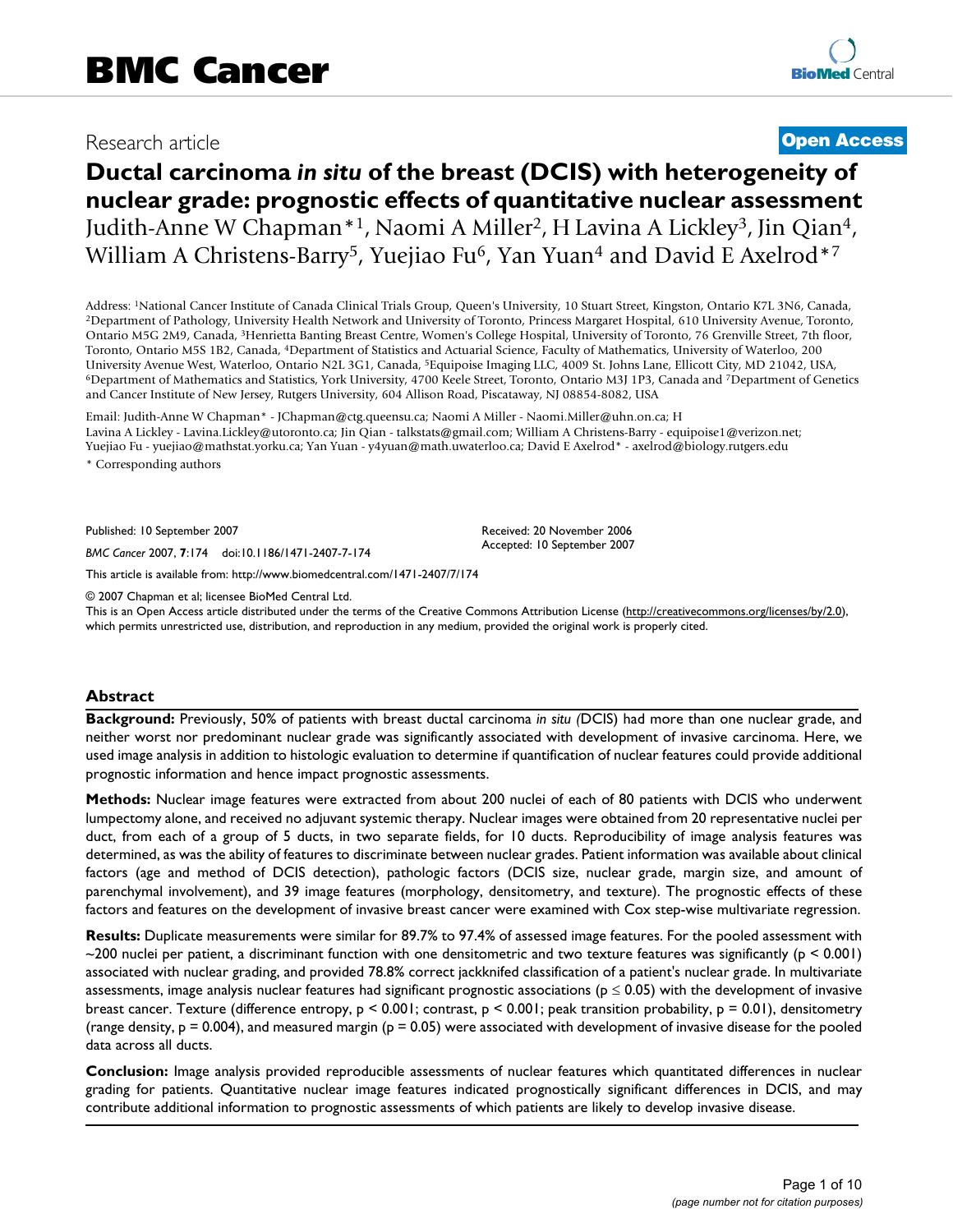## **Background**

Ductal carcinoma *in situ* (DCIS) of the breast is being diagnosed more frequently as a result of mammographic screening. Nuclear grade is used as a major determinant of therapy for these patients, although assignment of a grade is a subjective evaluation and there is inconsistent evidence for prognostic importance [1-11].

In our previous study of *in situ* duct carcinoma [12], we identified considerable heterogeneity of grading with about 50% of the patients exhibiting more than one grade (different grades in the same duct, different grades in different ducts in the same area, or different grades in different areas). We attempted to incorporate this heterogeneity by evaluating nuclear grade in terms of worst or predominant grade; however, nuclear grade assessed through either of these methods was not significantly associated with local DCIS recurrence, or the development of invasive disease. There were previously no clinical or histologic factors with significant ( $p \leq 0.05$ ) univariate or multivariate associations with the development of invasive carcinoma, although this cohort had experienced an unexpectedly high early development of invasive carcinoma, at median 5 years follow-up, that was predominantly associated with "lumpectomy alone" (referring to local excision alone, rather than the presence of a lump). We hypothesized that the heterogeneity of grading contributed to the lack of apparent clinical significance for nuclear grade. A quantitative assessment of grading could be both more reproducible and provide better prognostic discrimination. Image analysis of nuclei allows a quantitative assessment of this kind.

We present here a detailed clinical study of heterogeneity of DCIS as determined by both histologic evaluation and image analysis. We utilize the same DCIS patient cohort and clinical and pathologic factors as in the previous study by Miller, et al. [12] to provide an estimate of additional benefit from considering quantitative nuclear features determined by image analysis. The focus of this investigation was to examine whether image analysis features impacted prognosis with respect to the development of invasive breast cancer.

#### **Methods** *Patients*

Women's College Hospital began the routine use of mammography in the mid-1960's, establishing a breast imaging expertise. This led to increased detection of more breast DCIS at the Henrietta Banting Breast Cancer Center, a multidisciplinary assessment center for breast diseases, in the study period between 1979 and 1994 [12]. Analysis of patient records from the practices of the group of teaching surgeons identified 260 women who were diagnosed as having DCIS of the breast. Study cases included had (a)

DCIS confirmed by pathology review, (b) histology slides of the initial DCIS and most subsequent carcinomas available for review, (c) no previous breast or other malignancy, and (d) a detailed follow-up to 1997 [12]. One hundred and eighteen patients were excluded for the following reasons: 18 on review did not have DCIS; 100 had previous carcinoma, and 18 had no (or limited) follow-up or primary histologic slides were not available for review. The data for the remaining 124 patients with DCIS formed the basis of the previous study. These patients had a median 5.0 years of follow-up. The focus was the 88 patients who underwent lumpectomy alone since this group experienced most of the subsequent clinical events: 17 of 19 recurrences of DCIS, with the other 2 observed in 18 patients who underwent lumpectomy followed by adjuvant radiotherapy, and all 19 DCIS recurrences were ipsilateral at median interval 2.6 years, range 5.3 months to 5.7 years; 11 of 12 developments of invasive carcinoma, the eleven invasive cancers were 6 ipsilateral and 5 contralateral at median 1.8 years, range 9.5 months to 6.6 years. The median time for development of ipsilateral invasive carcinoma was 1.6 years, range 9.5 months to 6.5 years. The twelfth diagnosis of invasive carcinoma in the original DCIS series was an ipsilateral axillary lymph node, which occurred in a patient who was initially treated with simple mastectomy [13] and who is excluded from these investigations. Seventy-eight of the 88 patients (88%) were detected mammographically. None of the 88 patients received adjuvant radiotherapy or systemic therapy.

The specimens were processed uniformly in a manner consistent with standards at the time of the biopsies [12]. Specimens were fixed in 10% neutral buffered formalin. Tissue blocks were created with uniform section thickness of 3–4 microns. Tissue evaluated had not been examined at previous frozen section. For mammographically detected lesions, tissue was sampled rather than assessed in toto, with sampling directed to the area marked by dye instilled preoperatively and/or area marked by a needle placed intraoperatively by a radiologist. Sampling of other specimens was directed by the gross appearance of the specimen. Several assessments were made to reflect size: (a) estimate from the gross description, (b) maximum dimension per slide, and (c) number of slides with DCIS involvement.

The percent parenchyma involved (<10%, 10 to 50%, >50%) was assessed to reflect the proportion of the total parenchyma (stroma and all ducts and lobules) in the areas on the slides containing DCIS that was occupied by the involved ducts. Percentage parenchyma was based on both fibrous and fatty stroma, and was determined on sections which contained DCIS. This reflected whether the involved ducts were concentrated within the parenchyma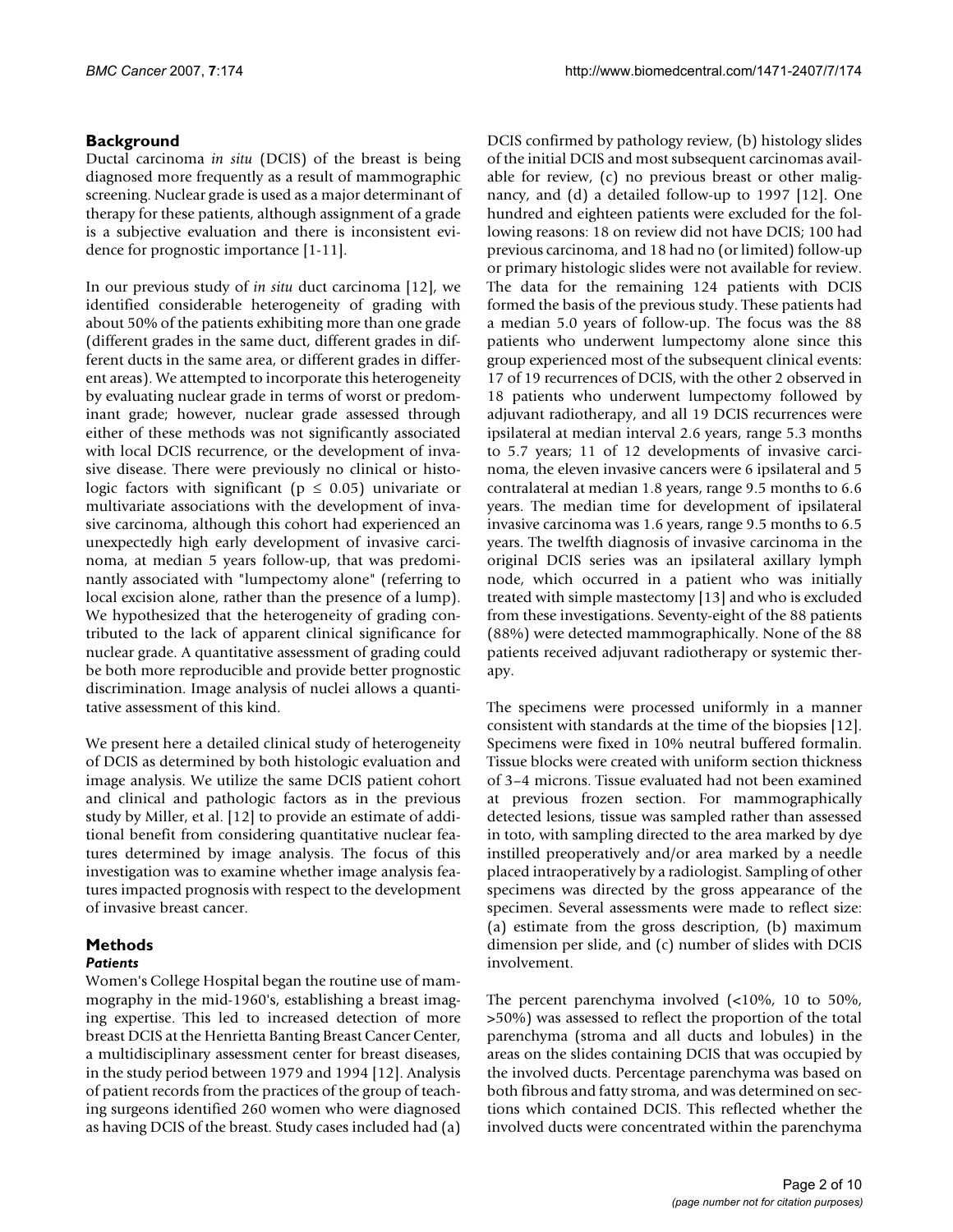(higher percentage) or more diffusely scattered (lower percentage). Duct distribution tended to be uniform, and a single categorization could be assigned to each patient.

Results were obtained by considering the maximum size of the DCIS on any slide and the percentage of the parenchyma involved.

Resection margins had been painted with silver nitrate. The shortest distance between an involved duct and resection margin was measured microscopically with an ocular micrometer (in millimeters). The presence of an uninvolved duct between DCIS and painted margin (reported as cannot assess, not present, present) was also assessed.

The DCIS was classified into architectural patterns: solid, cribriform, micropapillary, other (e.g., papillary, apocrine, clinging). All of the types present, the predominant (most extensive) type present, and the type with least architectural differentiation (solid versus all other) were recorded. We used the results obtained by considering predominant architecture and least architectural differentiation: from previous paper [12], 51% of tumours were solid by worst architecture, while 33% were solid by predominant architecture.

Calcifications included present (amorphous or crystalline) or not present. Necrosis was central confluent (comedo) versus not: 67% of patients had necrosis[12].

DCIS was graded as 1, 2, and 3 (by the Van Nuys classification scheme [14]. When more than one grade was present, the worst (highest) grade was recorded, as well as all grades present and the predominant (most extensive) grade.

#### *Image analysis*

Good quality computer images for the purpose of image analysis could be obtained from the archived hematoxylin and eosin (H&E) stained slides of 80 of these patients; 3 patients did not have slides available for assessment, while 5 had H&E stained slides which resulted in poor quality images that were unsuitable for further evaluation. These 80 patients are the subset considered for the current study. Digital images of the slides of the 80 study patients were acquired under the supervision of a breast pathologist (NM).

Representative H&E stained slides for each patient were selected that demonstrated the nuclear grading previously observed for that patient. A maximum of 2 slides per patient biopsy were selected. Two fields were selected so that ducts were sufficiently concentrated to contain a minimum of 5 ducts per field in which the nuclear grading was represented (either two fields in one slide, or one field on each of 2 slides). Affected duct spaces were contiguous. A low, 10 times, magnification was used for identification of appropriate sampling regions, while 40 times magnification was used for capturing images. A computer image was acquired for each of 5 ducts in one field and this was repeated for 5 ducts in the other field. Image features were measured for each of approximately 20 representative nuclei per duct, for a total of about 200 nuclei for each patient. Thirty-nine computer image features were extracted for each nucleus that described morphometry (size and shape of nuclei), densitometry (amount of staining of the nuclei), and texture (arrangement of staining in the nucleus). Images were acquired using NIH-Image software v.1.57 written by Wayne Rasband [15]. Nuclear morphologic and densitometric features were measured with NIH-Image v.1.62b34-Arnv software. Texture features were measured using TextureCalc v.1.1ax software written by W.C.-C. All nuclear images were segmented by a single person (DA). Some image feature calculations and the merging of all nuclear image feature data to per duct, per field and per person attribution were accomplished with StatView v 5.01 (Brain Power, Calabasas, CA) software. Nuclear images were segmented for image analysis without knowledge of the corresponding clinical features or pathologist's grading. Nuclei distributed throughout the image field were segmented in order to assure a representative sample. Nuclear images that were incomplete (cut off at the edges of the field) or overlapping were not included. The few image fields that were indistinct or out of focus were not used.

#### *Image analysis features*

For each nucleus, 39 features were determined in three categories. (i) Morphometry: area, perimeter, ellipse major axis, ellipse minor axis, ellipticity (major axis/ minor axis), shape form factor  $(4 \times pi \times area/perimeter)$ squared), and roundness b  $(4 \times \text{area/pi} \times$  ellipticity squared) [16]. (ii) Densitometry: mean density, standard deviation of density, modal density, minimum density, maximum density, sum density (mean density  $\times$  area, used instead of I.O.D. of NIH-Image), range density. (iii) Markovian texture features [17,18] were calculated from the Markovian co-occurrence matrix of pixel densities with a step size of 2. They were angular second moment, contrast, correlation, variance, inverse difference moment, sum average, sum variance (corrected from [18]), difference average, difference variance, initial entropy, final entropy, entropy, sum entropy, difference entropy, coefficient of variation, peak transition probability, diagonal variance, diagonal moment, second diagonal moment, product moment, and triangular symmetry. Additional texture features, calculated from the binned histogram of pixel gray scale values, included histogram mean, histogram variance, histogram skewness, and his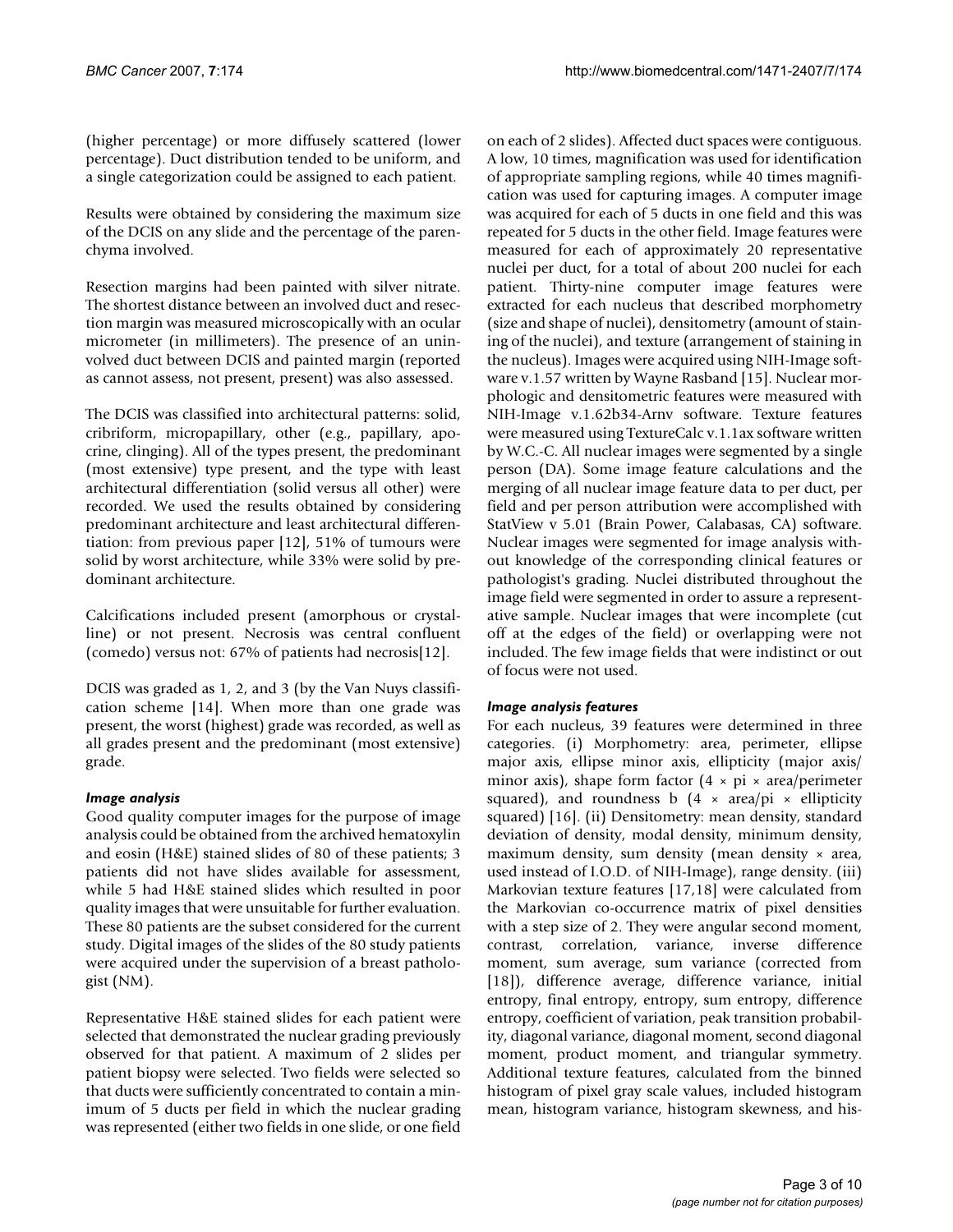togram kurtosis. The mathematical formulae defining these image features can be found in the cited references.

#### *Prognostic factors*

The clinical factors recorded on these patients were age (in years) and type of presentation (mammographic, clinically palpable, bloody nipple discharge). The histologic factors previously evaluated [12] were maximum DCIS size (cm), percentage of parenchyma involved with DCIS (<10%, 10–50%, >50%), predominant architecture (0 – cribriform/micropapillary/other, 1 – solid), worst architecture (0 – cribriform/micropapillary/other, 1 – solid), nuclear grade [by the Van Nuys Classification system worst (nuclear grade 1, 2, 3); also, predominant (nuclear grade 1, 2, 3)], necrosis [none, confluent (comedo-like)], calcification (none, crystalline/amorphous), measured margin (zero margin, <1 mm, 1–5 mm, >5 mm), presence of uninvolved intervening duct (not assessable, no, yes), Van Nuys Prognostic Index. In addition, 39 nuclear image features were determined for about 200 nuclei per patient.

For each patient, the image data were pooled across i) all nuclei in a duct (10 assessments), ii) all nuclei in a field (2 assessments), and iii) all nuclei for a patient (1 assessment) to yield a summary feature value [adjusted mean = mean/(standard error of the mean)], for each of the 39 image features for nuclei of the 13 different assessments per patient: 10 ducts, 2 fields, 1 overall. In addition, grading discriminant classification functions, that are weighted combinations of image features, described below in the Analysis section, were assessed as prognostic factors.

Thirteen different assessments, corresponding to the 13 different ways of pooling the image analysis feature data, were performed to examine the effects of DCIS heterogeneity on apparent associations with clinical outcome. In other contexts, investigations have been restricted to single ducts, fields, or pooled per person assessments without an examination of replicability.

#### *Events*

A new diagnosis of breast carcinoma made more than 90 days after the initial surgery was designated as an event. Invasive carcinoma in this group of patients occurred about equally in both the ipsilateral and contralateral breast which is consistent with the findings of some others [19-21], including those for potentially lower risk DCIS patients [21]. Using t-tests, there was no statistically significant difference in image analysis features between patients who developed invasive disease ipsilaterally, as opposed to contralaterally. For these investigations, an event was considered to be development of invasive carcinoma whether ipsilateral or contralateral. There were no

deaths from breast cancer, or another cause, in this group of patients over the study period.

### *Analyses*

Statistical analyses were performed with BMDP PC Dynamic Version 7.0 (same as BMDP-XP, Statistical Solutions, Sagua, MA).

Image analysis pre-processing of data included for each image feature and each patient, 1) Levene's tests for equality of variance between ducts and fields for each person and between people, 2) the use of the mean/S.E.M. of image features on a duct, field and patient basis, resulting from indications in Levene's tests of significant evidence against assumption of equal variances, 3) per duct, per field, and per person grading disciminant classification functions from forward step-wise Fisher linear discriminant analyses, using an entry p-value of  $p \le 0.05$ , and 4) assessment of the correct classification by the grading discriminant classification functions using jackknifed (leaveone-out) classification of patients. Standardized coefficients for canonical variables in the discriminant function are reported.

The histologic, clinical, and image analysis factors were assessed with respect to whether they were associated with the development of invasive disease. Univariate assessments were with Kaplan-Meier plots and the Wilcoxon (Peto-Prentice) test statistic. For each image feature, standard image analysis cut-points at the means of the data were utilized after confirmation that the data were approximately symmetric.

Multivariate assessments were with Cox forward step-wise regressions, using the likelihood ratio criterion  $(\sim \chi^2_{(1)}, p)$  $\leq$  0.05) as the test statistic to determine if a factor would be added to the model. Since we had no knowledge of which of the image analysis features assessed would best reflect a patient's DCIS, or the extent to which differences in image features might relate to prognoses, we performed 13 sets of multivariate analyses, corresponding to the 13 generations of image feature factors per patient: per 10 ducts, 2 fields, 1 pooled across 2 fields.

This study was approved by the Ethics Review Board at Women's College Hospital, Toronto, Ontario, Canada.

# **Results**

#### *Patients*

Archival H&E slides were satisfactory for image analysis for the majority of this DCIS cohort. Only 5.7% (5/88) patients had slides that were of too poor quality; three patients did not have slides available for assessment. Table 1 summarizes the heterogeneity of nuclear grade assessed in the 80 patients for whom image analysis was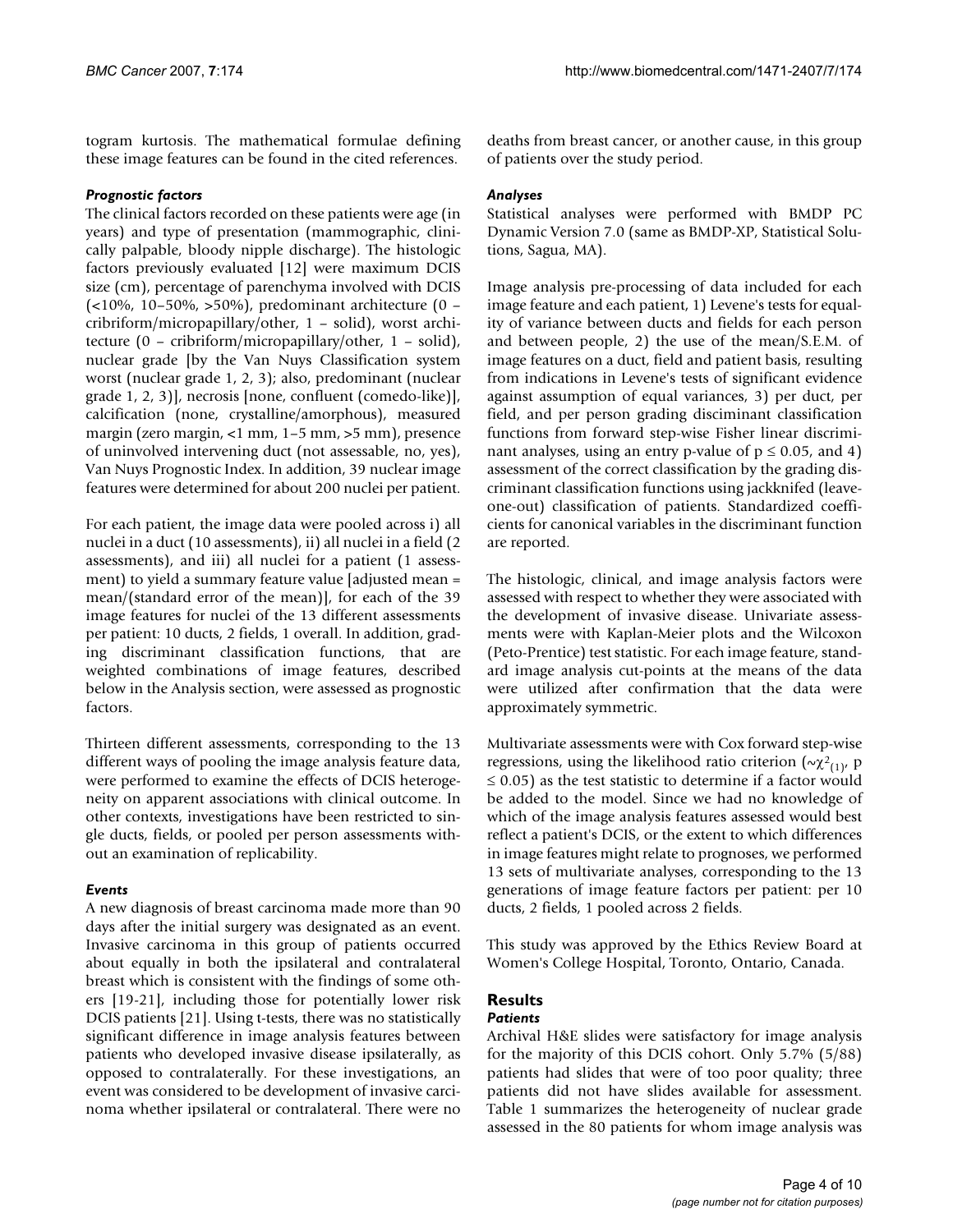performed. In total, thirty-nine of the 80 (49%) patients had more than one nuclear grade on histologic evaluation. For analysis purposes, the patients were grouped two ways by nuclear grading type: the focus of reporting by Van Nuys classification of worst grade, except the single patient with nuclear grade 1 was grouped with grade 2; and, Group A (grade 1 only, grades 1 and 2, or grade 2 only), Group B (grades 1, 2, and 3, or grades 2 and 3), and Group C (grade 3 only). This latter grouping of patients by grade was used to reflect the heterogeneity observed. Nuclear grade 1 could not be studied on its own since only one patient had grade 1 only.

#### *Image analysis*

All nuclear regions of interest were segmented manually by the same operator (DA). Reproducibility of manual segmentation was determined by repeatedly segmenting the same nucleus (CV =  $3.4\%$ , n = 150). In order to determine the reproducibility of extracted feature values, independent measurements were made of the same nucleus in images captured at different times. Ten or more nuclei, identified from images of specimens of seven patients, were segmented at two different times without knowledge of the previously segmented region of interest, or of the extracted feature values. The differences between the pairs of measurements of the same nucleus were determined with a two-tailed t-test. (The null hypothesis was that the differences were equal to zero, at the 0.05 level of significance.) The percent of feature values that were not statistically different in duplicate measurements ranged from 89.7% to 97.4% among nuclei of the seven patients. Further, there were no statistically significant differences for 23 of the 39 feature values in 7/7 pairs of images, and 37 of 39 feature values in at least 5/7 pairs of images.

#### *Classification of patients by image analysis*

Patients were classified into two groups as shown in Table 1. These grading groups were used in the discriminant analyses for nuclei in field 1 (80 patients), field 2 (79

|  | Table 1: Number of patients by pathologic grading type |
|--|--------------------------------------------------------|
|--|--------------------------------------------------------|

|                  |               | Group |    |
|------------------|---------------|-------|----|
|                  |               | A     | в  |
| Van Nuys Grade I |               |       |    |
| Grade I only     |               |       |    |
| Van Nuys Grade 2 |               | 31    |    |
| Grades 1 and 2   | 8             |       |    |
| Grade 2 only     | 23            |       |    |
| Van Nuys Grade 3 |               |       | 48 |
| Grades 2 and 3   | 29            |       |    |
| Grades 1, 2, 3   | $\mathcal{P}$ |       |    |
| Grade 3 only     | 17            |       |    |
| Total by group   |               | 32    | 48 |

**Table 2: Discriminant function classification of patients by grading group**

| Group | <b>Patients</b><br>in group | Number of Patients<br>classified into group |    | Percent<br>correct |
|-------|-----------------------------|---------------------------------------------|----|--------------------|
|       |                             | А                                           | B  |                    |
| А     | 32                          | 24                                          | 8  | 75.0               |
| в     | 48                          | 9                                           | 39 | 81.2               |
| Total | 80                          | 33                                          | 47 | 78.8               |

patients), and overall pooled across both fields (80 patients). In each instance (field 1, field 2, and overall across both fields), there were image features significantly associated with the grading classifications, p < 0.001 for each. The discriminant function for the first field included two morphological features reflecting the size of nuclei (perimeter and shape-form-factor) and three texture features reflecting the arrangement of DNA in the nucleus (sum entropy, product moment, difference average). Discriminant analysis of the second field included one morphological feature (perimeter) and one texture feature (angular second moment). The pooled analyses across both fields indicated one densitometric feature (sum density) and two texture features (diagonal moment and product moment). Different image analysis features were obtained for the first field, second field, and both fields. Correct jackknifed (leave-one-out) classification of the nuclear grading with the image features was respectively, 83.8%, 81.0% and 78.8%.

Discrimination using both fields would be most representative for a patient. There was significant separation (p < 0.001) by grade with factors that dealt with sum of pixel intensities (sum density) and changes in spatial arrangement (diagonal moment and product moment). The effects of the discriminant classification function [0.9899 × (sum density) - 0.658 × (diagonal moment) - 0.43424 × (product moment) + 2.53292] are shown visually in Figure 1, with the distribution of patient values within each of the two nuclear grading groups. Although the discriminant function was optimized to provide the best classification of patients within the two grading groups, there was considerable overlap between patients in the two grading groups. Table 2 indicates the accuracy of image analysis classification by nuclear grading group. Image analysis features correctly classified 75.0% of patients in Group A and 81.2% in Group B.

#### *Prognostic factors*

No clinical or pathologic factors were previously associated with the development of invasive disease [12]. The addition of image analysis factors led to the associations listed in Table 3. Image analysis derived features predominate the significant factors indicated by multivariate analyses although the particular factors differ among the 13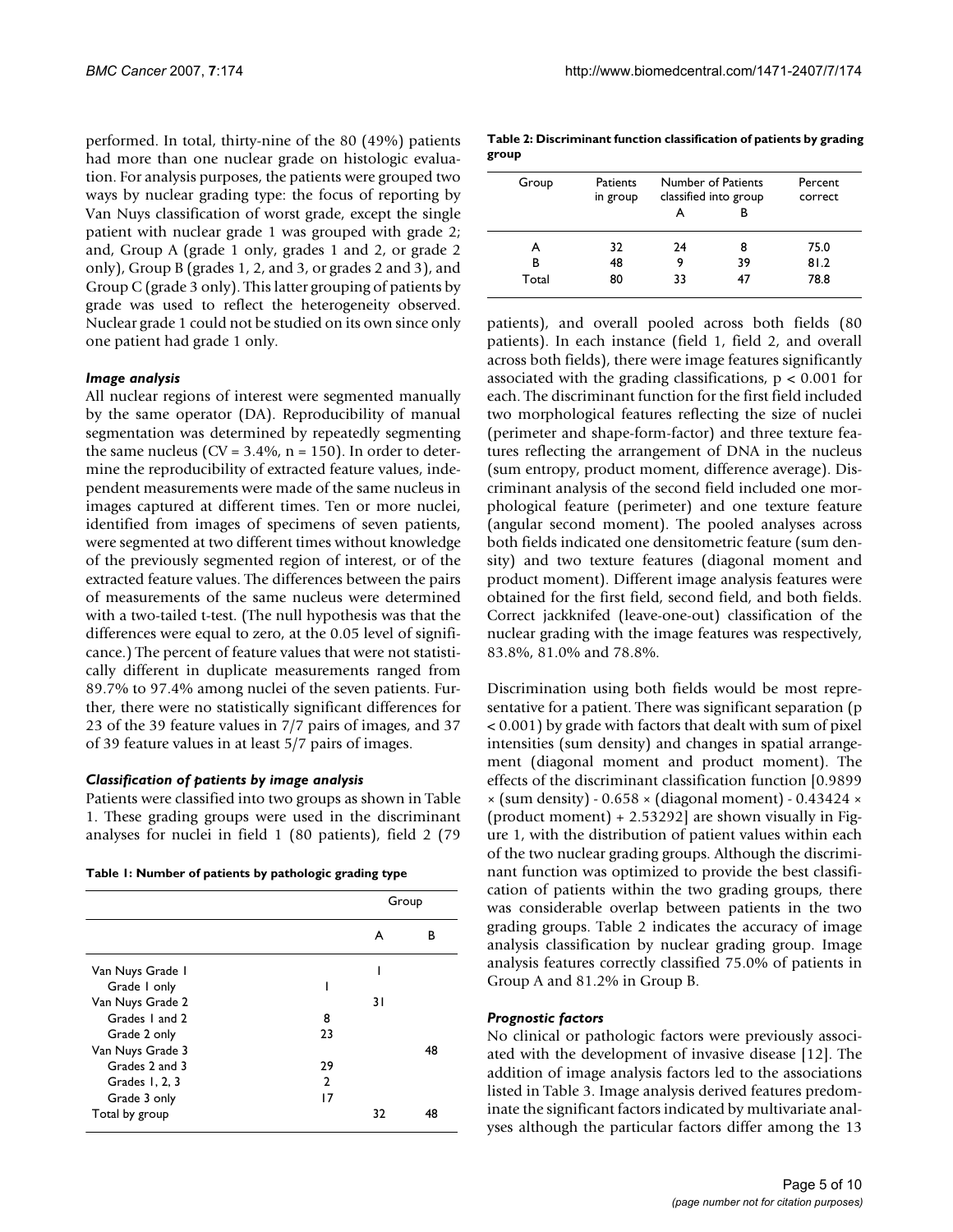

#### **Figure 1**

Distribution of patients between the grading groups given in Table 1.: A. Group A, B. Group B. The value of the discriminant function for each patient is determined by a weighted combination of image features significantly associated (p < 0.001) with the characteristics of the grading groups, factors that dealt with sum of pixel intensities (sum density) and changes in spatial arrangement (diagonal moment and product moment).

sets of assessments (10 ducts, 2 fields, and 1 overall pooling per patient). Differences were also indicated between pooled data for the two fields  $(\sim 100 \text{ nuclei/patient})$  and the overall pooling across both fields  $(\sim 200$  nuclei). The texture feature 'difference entropy' was the only factor with a demonstratively consistent indication, being included in 10 of 13 assessments and all 3 pooled models across fields. The lack of stability in results suggested it would be premature on the basis of these data to draw conclusions about features, although there was definite evidence to support the prognostic relevance of quantitative image features. Nuclear grade was only significant in the fourth assessment in field 1. The discriminant classification function was significantly associated with the development of invasive disease (p < 0.001) only for field 2. The partitioning of patients into three groups by heterogeneity of grading similarly yielded 13 sets of factors; however, the resulting discriminant classification function with minor ellipse axis and peak transition probability was significantly associated with the development of invasive disease in both the field 2 and overall pooled assessments.

The factors indicated in the multivariate analyses of the overall pooled data represent the best available summary for the patients. The factors significantly associated with the development of invasive disease were three texture features quantifying the degree of order (difference entropy  $p < 0.001$ ), contrast ( $p < 0.001$ ), and strongest spatial relationship between pixels (peak transition probability,  $p = 0.01$ ), a densitometry feature (range in pixel intensity, range density,  $p = 0.004$ ), and measured margin [larger values associated with increased risk of developing invasive breast cancer ( $p = 0.05$ )]. Figure 2 shows the univariate Kaplan-Meier plots for the first two factors associated with development of invasive disease.

#### **Discussion**

Nuclear grading is an important component of medical treatment decisions for DCIS. The determination of clinical relevance for any system of assigning a nuclear grade is hampered by the long follow-up time required to assess the sequelae of DCIS recurrence, or the more serious development of invasive breast cancer. Several different guidelines have been proposed in the literature for assignment of nuclear grade [e.g. [2,11]], however none of these allow incorporation of heterogeneity of grade which has been observed by others and by us [e.g. [11,12,22]], or mixed architecture [22]. Using the Van Nuys grading system [2,14] of worst grade, we previously found that grade was not associated with either DCIS recurrence or development of invasive disease [12]. Since 50% of our cohort of DCIS patients exhibited more than one nuclear grade, we previously attempted to evaluate heterogeneity of grading by evaluating the significance of predominant nuclear grade. However, we did not find that predominant grade was associated with clinical outcome. Further, nuclear grade was not significantly associated with outcome in the much larger series of NSABP-17 at median 8 year follow-up [6].

Description of nuclei on a continuous scale might be preferable to classification into three discrete grades because it would allow finer differentiation of patients' risk [12]. As well, a more objective system of assigning a grade would be preferable [23]. We therefore evaluated our patient cohort using image analysis to measure multiple features of many individual nuclei, and characterized heterogene-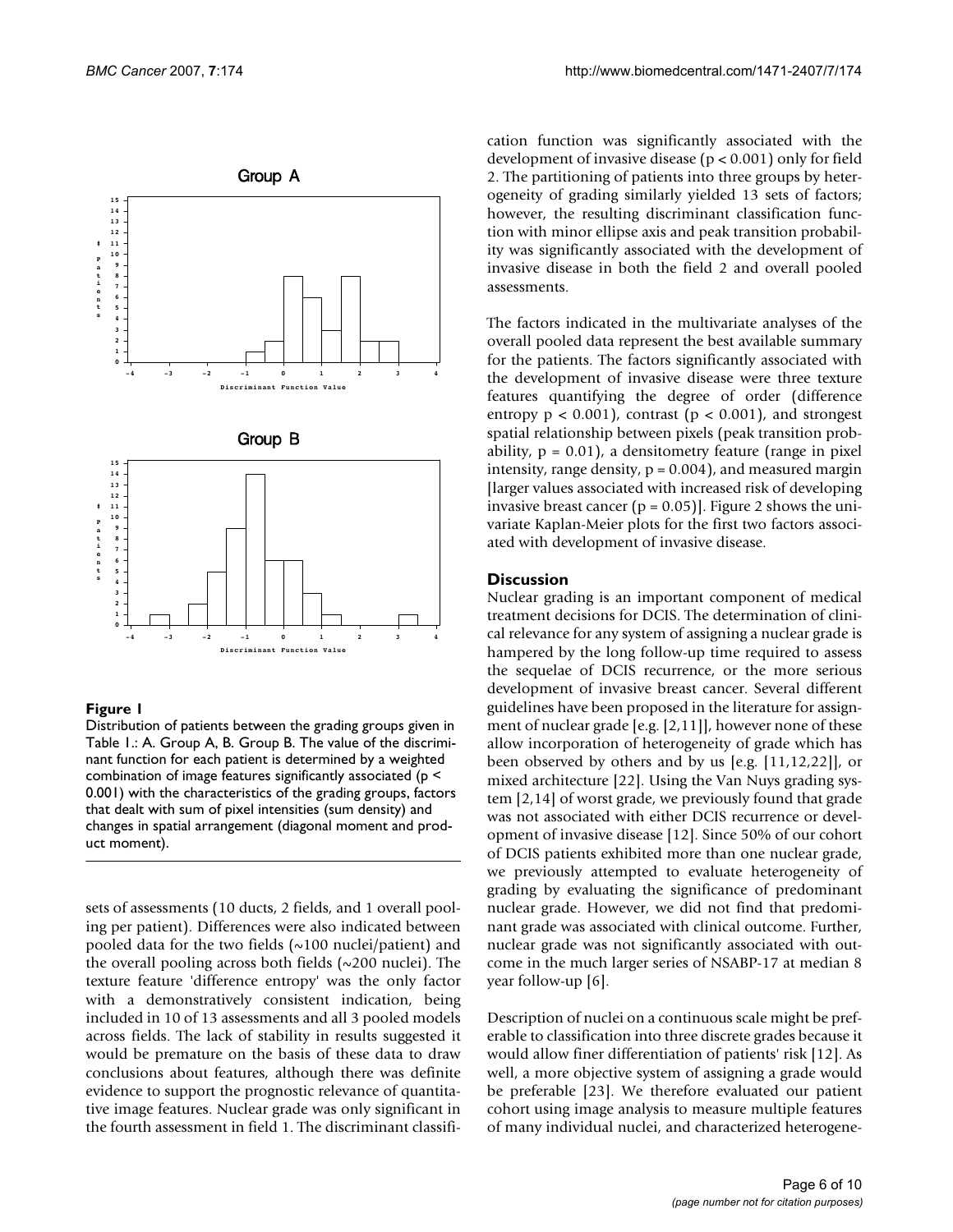| Clinical, histologic, and image analysis factors by assessment                                                                                                     |         |                                       |                                                         |  |  |  |
|--------------------------------------------------------------------------------------------------------------------------------------------------------------------|---------|---------------------------------------|---------------------------------------------------------|--|--|--|
| Field I                                                                                                                                                            |         | Field 2                               |                                                         |  |  |  |
| Factors <sup>a</sup>                                                                                                                                               | P-value | Factors <sup>a</sup>                  | P-value                                                 |  |  |  |
| Assessment 1                                                                                                                                                       |         | Assessment 6                          |                                                         |  |  |  |
| Densitometry (Minimum density)                                                                                                                                     |         | 0.001 Texture (Difference entropy)    | < 0.001                                                 |  |  |  |
| Texture (Histogram mean)                                                                                                                                           |         | 0.02 Morphometry (Ellipse major axis) | < 0.001                                                 |  |  |  |
|                                                                                                                                                                    |         | Texture (Angular second moment)       | 0.001                                                   |  |  |  |
| Assessment 2                                                                                                                                                       |         | Assessment 7                          |                                                         |  |  |  |
| Texture (Difference entropy)                                                                                                                                       | 0.01    | Densitometry (Mean density)           | 0.001                                                   |  |  |  |
| Morphometry (Ellipse minor axis)                                                                                                                                   |         | 0.03 Texture (Difference entropy)     | 0.001                                                   |  |  |  |
|                                                                                                                                                                    |         | Texture (Diagonal moment)             | 0.04                                                    |  |  |  |
| Assessment 3                                                                                                                                                       |         | Assessment 8                          |                                                         |  |  |  |
| Texture (Difference entropy)                                                                                                                                       | 0.01    | Densitometry (Ellipse minor axis)     | 0.01                                                    |  |  |  |
|                                                                                                                                                                    |         | Densitometry (Maximum density)        | 0.003                                                   |  |  |  |
|                                                                                                                                                                    |         | Morphometry (Shape form factor)       | 0.04                                                    |  |  |  |
| Assessment 4                                                                                                                                                       |         | Assessment 9                          |                                                         |  |  |  |
| Texture (Sum variance)                                                                                                                                             | 0.003   | Texture (Difference entropy)          | < 0.001                                                 |  |  |  |
| Texture (Difference entropy)                                                                                                                                       | <0.001  | Texture (Contrast)                    | < 0.001                                                 |  |  |  |
| Texture (Second diagonal moment)                                                                                                                                   | < 0.001 | Morphometry (Ellipse major axis)      | 0.001                                                   |  |  |  |
| Nuclear grade                                                                                                                                                      | 0.001   | Age                                   | 0.02                                                    |  |  |  |
| Morphometry (Ellipse major axis)                                                                                                                                   | 0.01    | Densitometry (Range density)          | 0.03                                                    |  |  |  |
| Assessment 5                                                                                                                                                       |         | $\overline{10}$                       |                                                         |  |  |  |
| Densitometry (Minimum density)                                                                                                                                     | <0.001  | Morphometry (Shape form factor)       | 0.001                                                   |  |  |  |
| Measured margin                                                                                                                                                    | < 0.001 | Texture (Histogram mean)              | 0.02                                                    |  |  |  |
| Texture (Variance)                                                                                                                                                 | < 0.001 | Texture (Difference entropy)          | 0.01                                                    |  |  |  |
| Texture (Histogram Mean)                                                                                                                                           | < 0.001 | Measured margin                       | 0.05                                                    |  |  |  |
| Texture (Contrast)                                                                                                                                                 | 0.002   |                                       |                                                         |  |  |  |
| Field I Overall                                                                                                                                                    |         | Field 2 Overall                       |                                                         |  |  |  |
| Assessment II                                                                                                                                                      |         | Assessment 12                         |                                                         |  |  |  |
| Densitometry (Minimum density)                                                                                                                                     | 0.005   | Texture (Difference entropy)          | < 0.001                                                 |  |  |  |
| Texture (Difference entropy)                                                                                                                                       | 0.01    | Discriminant classification function  | < 0.001                                                 |  |  |  |
| Texture (Diagonal moment)                                                                                                                                          | 0.04    | Parenchymal involvement               | 0.001                                                   |  |  |  |
| Both Fields Overall - Assessment 13<br>Texture (Difference entropy)<br>Texture (Contrast)<br>Texture (Peak transition probability)<br>Densitometry (Range density) |         |                                       | $p \le 0.001$<br>p < 0.001<br>$p = 0.01$<br>$p = 0.004$ |  |  |  |
| Measured margin                                                                                                                                                    |         |                                       | $p = 0.05$                                              |  |  |  |

#### **Table 3: Clinical, histologic, and image analysis factors affecting development of invasive disease by image analysis assessment**

a Factors significantly (p ≤ 0.05) associated with development of invasive disease, in the order entered into the step-wise forward Cox regression models.

ity within the DCIS lesion of each patient in a study designed to reveal differences between different ducts and different fields. The focus here was on the potentially serious sequelae of development of invasive disease in a cohort that experienced an unusually high rate of this after only a median 5 year follow-up. Although this early detection may in part be attributable to lack of detection of preexisting invasive disease, the primary assessment was by breast disease experts with regional standards of care for the time period of patient accrual. As well, the predominance of events occurred in patients receiving lumpectomy alone, who a priori did not have as advanced DCIS; patients were more likely to be managed with adjuvant radiotherapy following lumpectomy, or with mastec-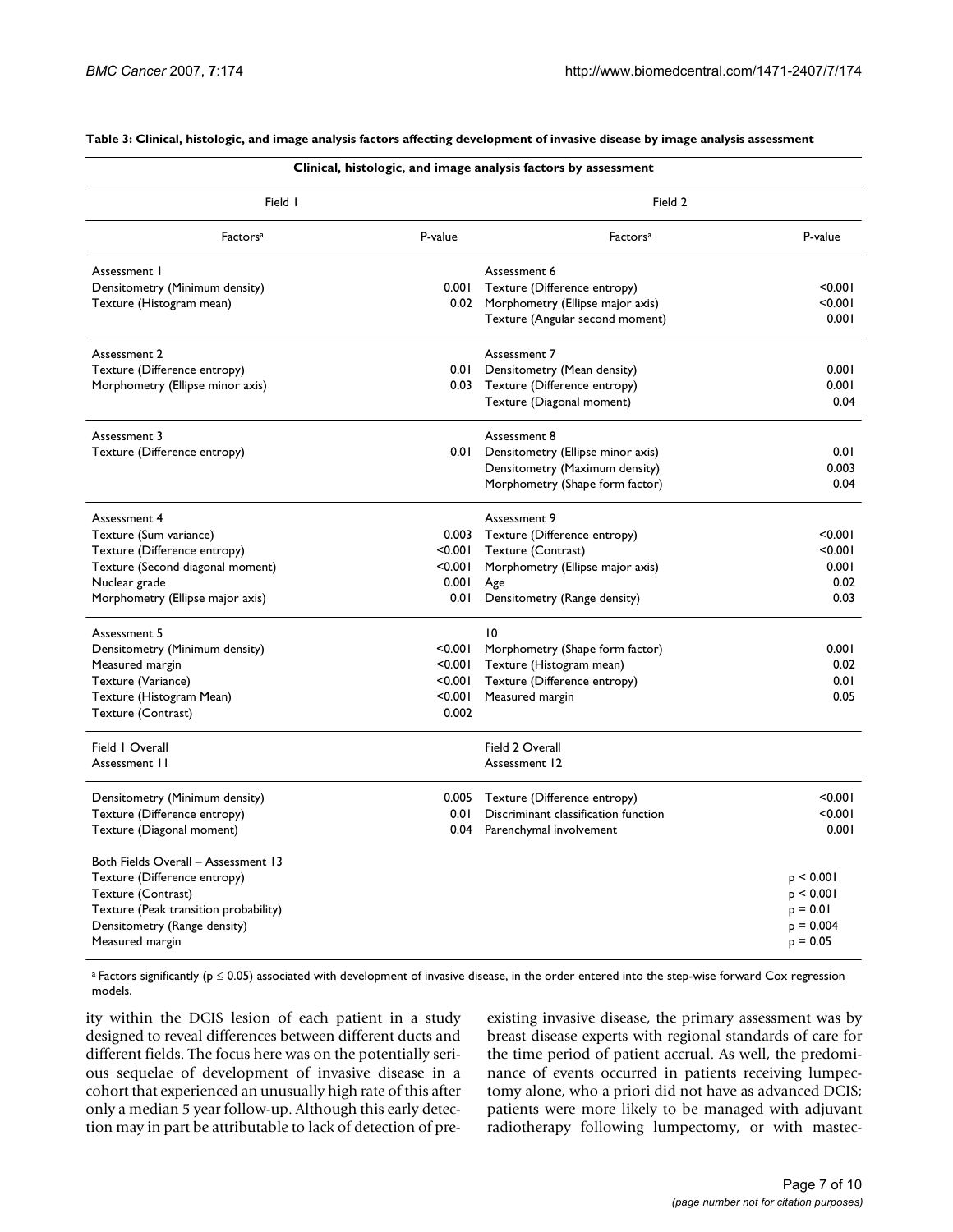

#### Figure 2

Kaplan-Meier plots for the two image analysis factors significantly  $(p < 0.001)$  associated with development of invasive disease in the multivariate assessments: A. Texture (difference entropy) ( $p < 0.001$ ). B. Texture (contrast) ( $p < 0.001$ ).

tomy, if the DCIS was larger than 1 cm ( $p = 0.01$ ), grade 3  $(p = 0.03$  by worst grade,  $p = 0.01$  by predominant grade), or had confluent necrosis ( $p = 0.01$ ) [12]. Only 7 of the full DCIS cohort had treatment directed by participation in NSABP-17 or NSABP-24. The prognostic associations of image analysis features with early development of invasive disease is important, given the previous lack of associations with our clinical or pathologic factors.

The image features had demonstrative prognostic value, although there were differences in the specific set of features for each assessment (ducts, fields, and overall). At least three conditions may have contributed to this inconsistency, numbers of nuclei, correlation between features, and biologic heterogeneity between ducts/fields. First, there were differences in the number of nuclei in each assessment: Assessments 1 to 10 included 20 nuclei per patient, whereas Assessments 11 and 12 had 100 nuclei each, and Assessment 13 had 200 nuclei. Assessment 13, with the largest number of nuclei, should provide most representative grading on a per person basis; however, some as yet unestablished nuclear characteristics in a heterogeneous DCIS may differentially affect prognosis. A second condition that may have contributed to differences is the correlation between image features, especially those in the same category. For instance, morphological features, ellipse major axis, ellipse minor axis, and measures of nuclear size should be correlated unless there is large variation in the shape of various nuclei of the same patient. However, image analysis is still an investigational tool, so consideration of clinical relevance for particular factors is exploratory, and hypothesis generating. Thus, correlated features, or groups of features, listed separately for different assessments may have similar prognostic value. Thirdly, the existence of heterogeneity between nuclei within the same patient, indicated by mixed nuclear grades, would be expected to influence the selection of image features in different fields of the same patient. In this last context, differences in selection of image features confirms the ability of image analysis to detect and quantify that heterogeneity. The heterogeneity between ducts of the same patient that was revealed in this study provides a cautionary note for interpretation of data from microdissection or microarray methodologies in which a small number of samples each with only a few cells are used to characterize a tumor, since the heterogeneity of a tumor in vivo may not be reflected in such small samples  $[24,25]$ .

Finally, we cannot eliminate the possibility that a more thorough examination of the DCIS would have detected the presence of constitutive ipsilateral invasive disease, although ipsilateral invasive disease could as well be related to multiple foci of tumour which cannot be perceived at the time of primary therapy [6]. It is important to note that the association of larger measured margins with increased development of invasive disease occurred in a clinical setting where surgeons may have attempted wider excisions in patients perceived to have more extensive disease, and hence patients were potentially more likely to develop invasive breast cancer [12]. A recent prospective study of patients with predominant grade 1 or 2, mammographic extent less than or equal to 2.5 cm treated with wide excision alone and either having final margins  $\geq$  1 cm, or a re-excision without residual DCIS, and who were not permitted adjuvant Tamoxifen had to close accrual due to meeting predetermined stopping rules for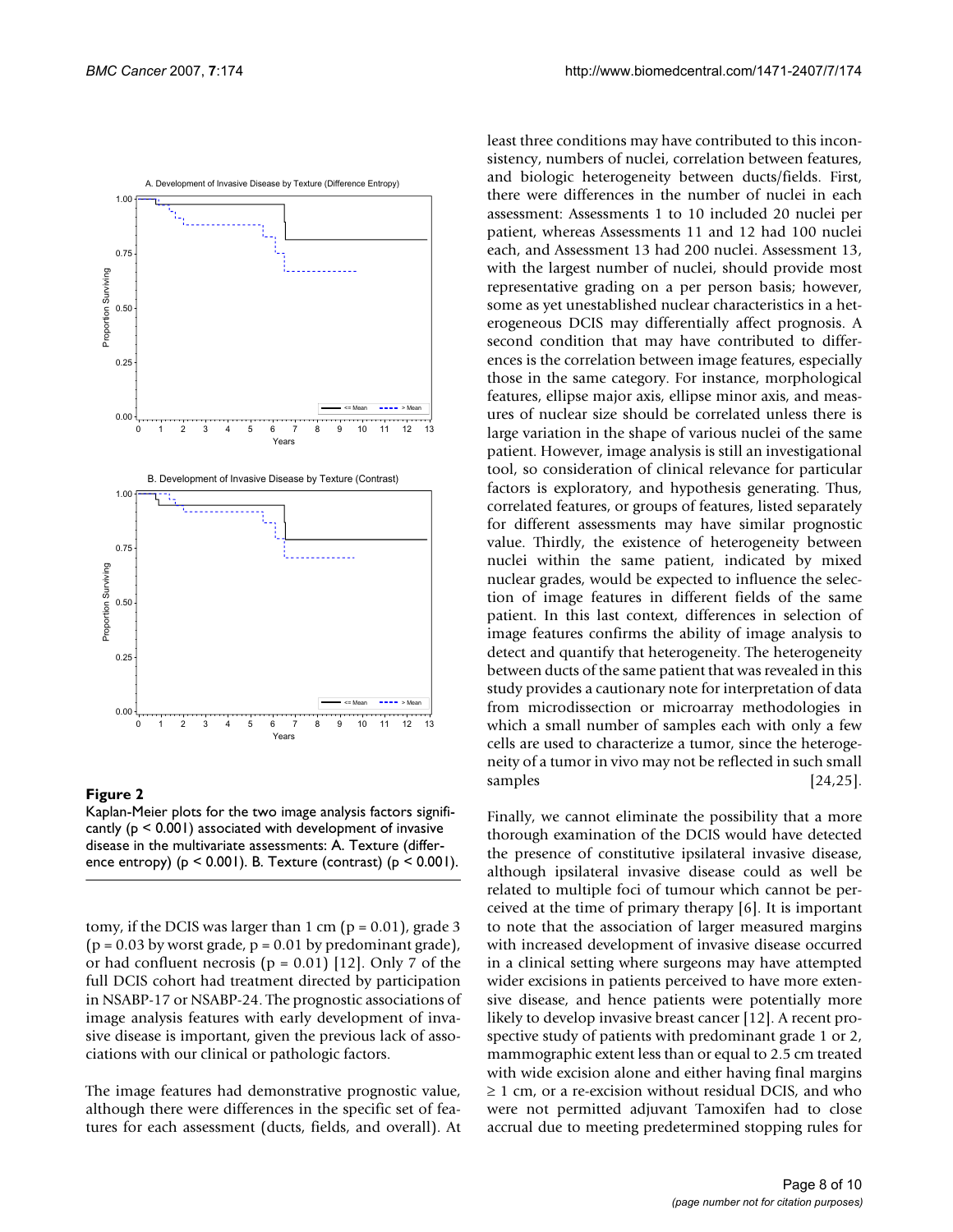number of local recurrences [21]. Four of these patients had ipsilateral invasive disease and four of the five who developed contralateral invasive disease had this invasive disease as their first failure; the invasive local recurrence rate was 2.5%, 36% of our ipsilateral rate at a similar time interval. It is important to note that like our study, the Wong, et al study [21] did not have complete sequential tissue processing [26].

Image analysis was used to precisely quantitate nuclear morphometric, densitometric, and texture features. It is noteworthy that the addition of the continuous image feature data resulted in finding factors significantly associated with the development of invasive disease [[10\]](#page-9-0), where there had been none in previous work [12].

Multivariate analysis using image measurements indicated a multiplicity of factors, rather than a unique set of factors, that were associated with outcome(s). Although the texture feature 'difference entropy' was included in 10 of 13 assessments and all three pooled over the fields, the thirteen assessments led to thirteen distinct sets of predominantly image feature factors significantly associated with the development of invasive breast cancer. Similarly, there were another 13 sets of factors associated with DCIS recurrence. Two conditions may have contributed to this, the heterogeneity within the DCIS lesions and the precision of the image measurements that allowed detection of the heterogeneity. The multiplicity of results represents an ability of image analysis to quantitatively detect finer nuclear heterogeneity than was qualitatively identified in histologic evaluation [12].

Morphometric features of nuclear perimeter and nuclear area of breast DCIS were found to be associated with grade, necrosis, polarization, comedo architecture, and tumor size, although their relationship to the development of invasive disease was not reported [22]. Image analysis of nuclear features has been found to provide quantitative information that can contribute to diagnosis and can have prognostic value for carcinomas of the breast [27-36] and other sites [prostate, [37]; colorectal mucosa, [38]]. The assessments here were specific to nuclei in DCIS lesions and did not include cytoplasm or stroma. This was possible because images of nuclei were manually segmented. When regions outside of the nuclei were included in the extraction of image feature values, there were no features that were significantly associated with DCIS recurrence or progression to invasive disease. These results emphasize that differences detected by image analysis that are specifically in nuclei may be informative.

Our results must be viewed as hypothesis generating. Larger patient populations would be desirable for confirmatory purposes, and delineation of relevance for particular image analysis features. However, as there is currently no well-defined low-risk subgroup of patients who can reasonably forego adjuvant therapy [21,39], this should be a worthwhile exploration.

#### **Conclusion**

Our results suggest that it would be worthwhile to investigate tumours for other cohorts where there is heterogeneity of nuclear grade. The images acquired in this study were from archived biopsy specimens stained with hematoxylin and eosin (H&E). This suggests that other DCIS cohorts, for which there are stored slides stained with H&E and for which there is long term follow-up information, could be used to yield valuable information.

The heterogeneity between ducts that was revealed in this study provides a cautionary note for interpretation of data from microdissection or microarray methodologies in which a small number of samples with only a few cells are used to characterize a tumor, since the heterogeneity of a tumor *in vivo* may not be reflected in such small samples [24,25].

The prognosis of patients with breast ductal carcinoma in situ (DCIS) to develop invasive carcinoma can be improved by adding quantitative nuclear features obtained by image analysis to clinical factors and histopathological grades. Image analysis may be especially useful in assessing patients with mixed nuclear grades.

#### **Competing interests**

WC-B is President and Chief Scientist at Equipose Imaging LLC. The other authors have no competing interests.

#### **Authors' contributions**

All authors read and approved the final manuscript. DA acquired the data, was involved in design of the study, analysis and interpretation of results, drafting and preparing the final manuscript. JC was involved in design of the study, analysis and interpretation of results, drafting and preparing the final manuscript. NM was involved in design of the study, pathological review of specimens, interpretation of results, and preparing the final manuscript. WC-B wrote the software used to extract the image features and reviewed the manuscript. JQ, YY and YF were involved in analysis of data and reviewed the manuscript. HL was involved in acquisition of specimens through surgical management of patients and reviewed the manuscript.

#### **Acknowledgements**

The authors gratefully acknowledge Dr. Edward B. Fish and Marilyn Link, both of whom are retired, for their extensive formatory clinical database work, Drs. D. August, Y. Gusev, R. Sklarew, D. Foran, and W.M. Hanna for helpful discussions, Dr. W. Sofer for equipment, and A. Khokher and A.